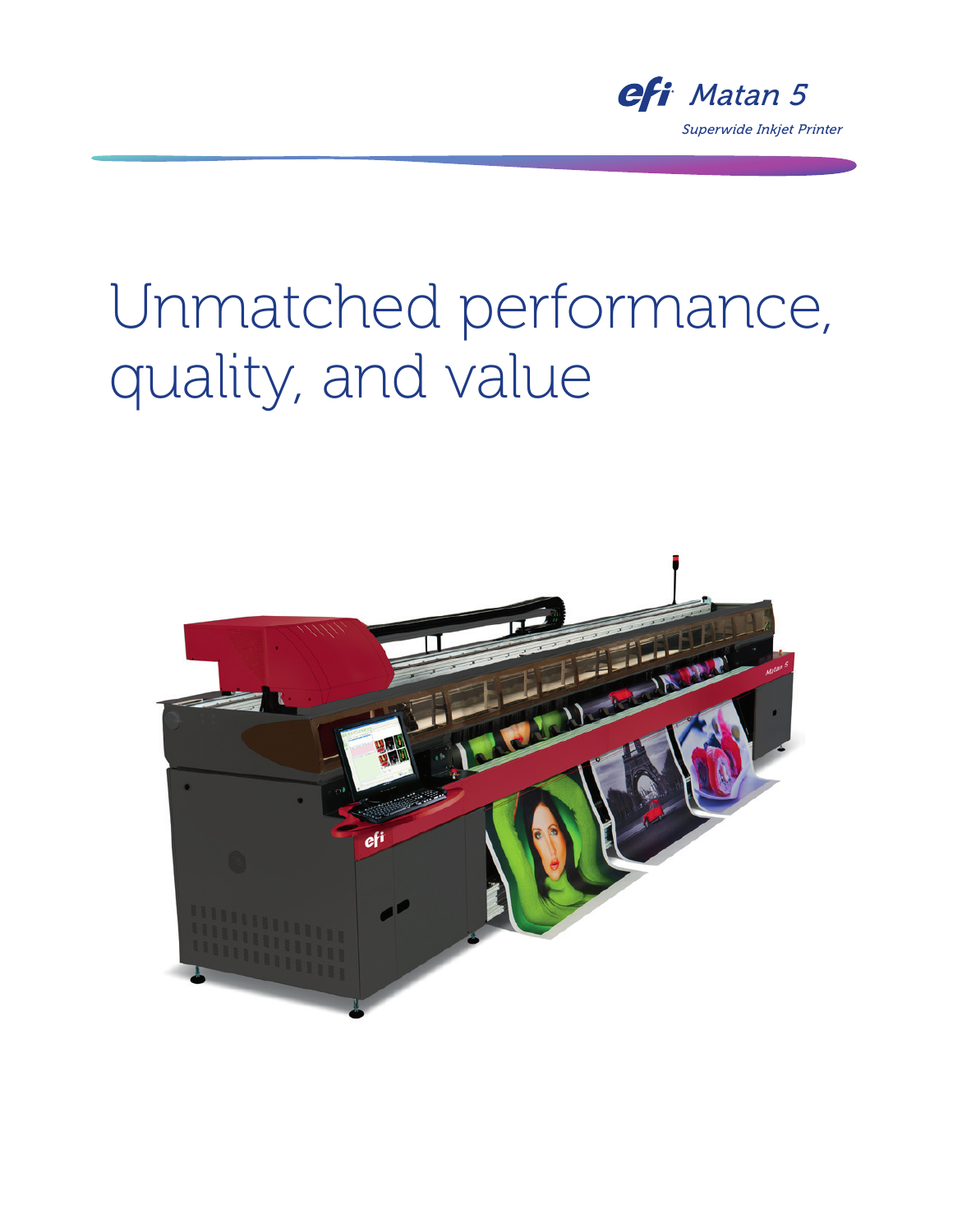Accelerate your productivity and print quality with the 5-meter  $EFT^{m}$  Matan 5 roll-to-roll printer. With versatility second to none, it offers the best total cost of ownership (TCO) in its class.

## *At a glance*

- High-quality printing four colors with patented Parallel Drop Size (PDS) technology
- Best production speed  $-$  3,800 ft<sup>2</sup> (353 m<sup>2</sup>) per hour
- Proven and reliable Matan Core technology
- Modular and scalable system
- Advanced multi-roll capabilities
- Optional inline finishing system for all-in-one printing, slitting, and collecting
- Versatile media handling capabilities to support a variety of flexible and rigid media
- Single-operator loading system
- Unique roll loader for up to 300% better media utilization — only 15.7 in (40 cm) of wasted material on every roll
- Ink saving modes
- Motorized carriage height adjustment for maximum ease of use and optional wrinkle analyzer
- Media saving wizard for revolutionary media stock management
- Lowest cost of ownership in its class

#### *Fuel your versatility with unique options and software*

Select any of the following value-added options and expand your offering to include more challenging premium applications:

- Light colors (LC, LM, LK) for sensational seven-color printing
- White printing, with a selection of print modes for challenging white applications
- Inline finishing for cutting and slitting
- Automatic backlit printing
- Automatic blockout printing
- Vacuum plate for printing on thin sheets and rigid media in a selection of sizes
- Wrinkle analyzer
- ID backprint
- Jumbo roll handling system
- Mobile operator station\*
- ValuePro business analytics software
- Matan iPhone application
- \*Mobile operator station and software value pack are included free of charge when ordering seven-color printing and/or white

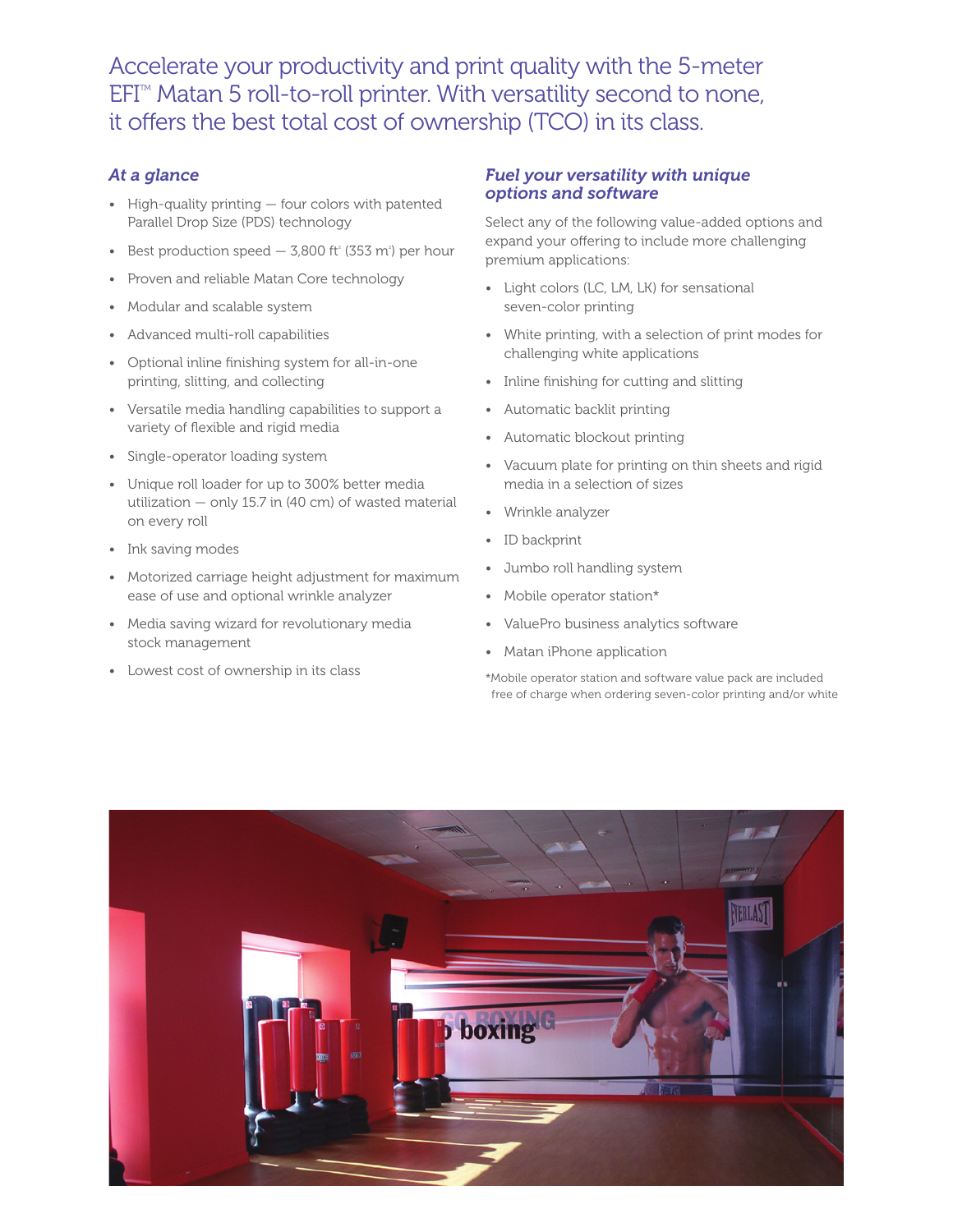## *Print more indoor and outdoor applications*

- Banners
- Billboards
- Building wraps
- Bus shelters
- Flags
- Point of purchase and point of sale images

#### *Matan Core*

Providing you with the finest superwide inkjet printer experience is at the core of what we do. That's why we've developed the five-point Matan Core. Every printer has to offer best performance, best versatility, best cost of ownership, best usability, and best environmental friendly solution  $-$  or the Matan name doesn't go on it. We work hard to always uphold our core standards, because we know your business depends on being the best.

• Signage

• Flooring • Mesh

• Terminal graphics

• Tradeshow graphics

• Wall graphics



#### *Parallel Drop Size technology*

EFI Matan's patented Parallel Drop Size (PDS) technology sets new standards in terms of print quality and productivity. A smart software algorithm enables the printing of both small and large drops in the same pass. Small 20 pL droplets are injected simultaneously with 40 pL drops. Fine details are created by the small 20 pL droplets, while ink coverage is achieved by the larger 40 pL drops.

The result is high-definition print quality while maintaining the highest production print speed of up to 3,800 ft<sup>2</sup>/hr (353 m<sup>2</sup>/hr).

#### *Revolutionize the way you work*

Adopt the revolutionary EFI Matan workflows, to become more efficient and cost effective:

- Print  $\longrightarrow$  Cut  $\longrightarrow$  Slit  $\longrightarrow$  Label  $\longrightarrow$  Collect
- Printing, slitting, cutting, and labelling is achieved simultaneously with the innovative EFI Matan optional add-ons
- Replace expensive cutting machinery
- Save valuable time at the finishing station
- Prevent cutting and labelling errors
- Increase yield
- Save floor space
- Use skilled manpower for more profitable tasks
- Automatic double-sided printing solutions
- Innovative automatic Backlit and Blockout printing workflows
- Patented software algorithms with camera or sensor guided systems
- Easy and simple workflows for perfect registration between sides
- Eliminate guesswork and manual manipulation
- No need for super-skilled operator